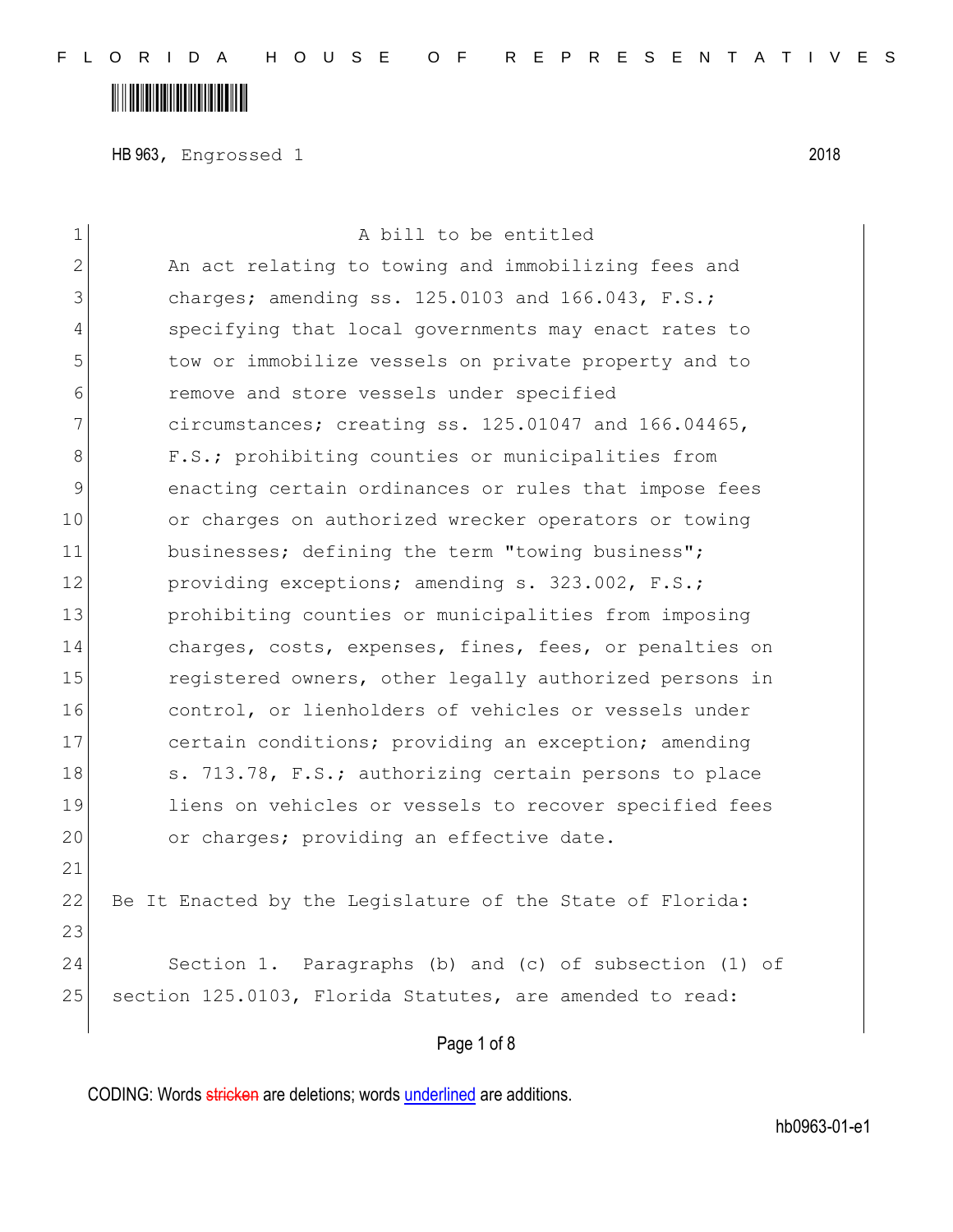HB 963, Engrossed 1 2018

26 125.0103 Ordinances and rules imposing price controls; 27 findings required; procedures.-

28 (1)

 (b) The provisions of this section shall not prevent the enactment by local governments of public service rates otherwise 31 authorized by law, including water, sewer, solid waste, public 32 transportation, taxicab, or port rates, rates for towing of vehicles or vessels from or immobilization of vehicles or vessels on private property, or rates for removal and storage of wrecked or disabled vehicles or vessels from an accident scene or the removal and storage of vehicles or vessels in the event the owner or operator is incapacitated, unavailable, leaves the procurement of wrecker service to the law enforcement officer at the scene, or otherwise does not consent to the removal of the 40 vehicle or vessel.

41 (c) Counties must establish maximum rates which may be 42 charged on the towing of vehicles or vessels from or 43 immobilization of vehicles or vessels on private property, 44 removal and storage of wrecked or disabled vehicles or vessels 45 from an accident scene or for the removal and storage of 46 vehicles or vessels, in the event the owner or operator is 47 incapacitated, unavailable, leaves the procurement of wrecker 48 service to the law enforcement officer at the scene, or 49 otherwise does not consent to the removal of the vehicle or 50 vessel. However, if a municipality chooses to enact an ordinance

#### Page 2 of 8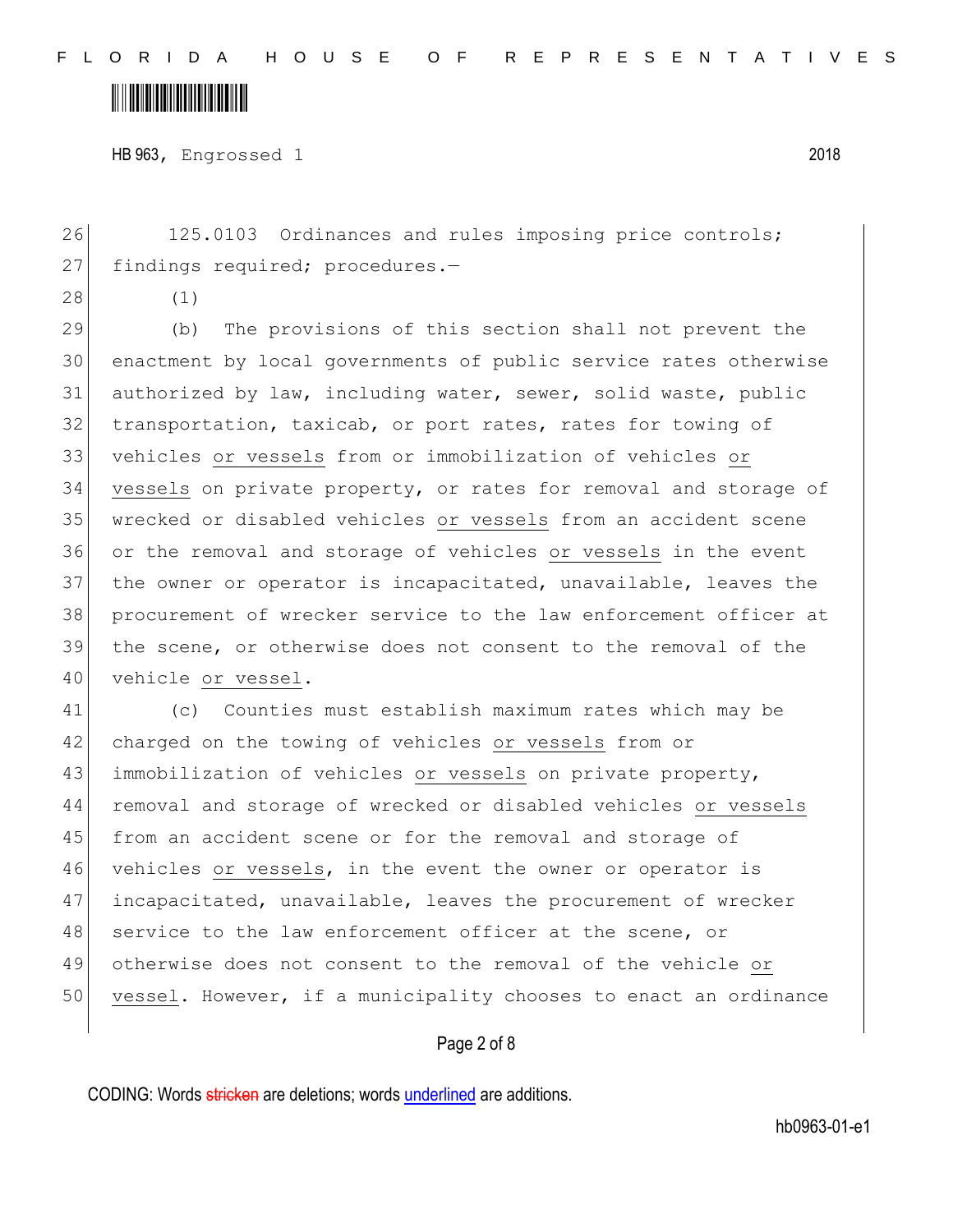F L O R I D A H O U S E O F R E P R E S E N T A T I V E S

# 

HB 963, Engrossed 1 2018

| 51 | establishing the maximum rates fees for the towing or            |
|----|------------------------------------------------------------------|
| 52 | immobilization of vehicles or vessels as described in paragraph  |
| 53 | (b), the county's ordinance shall not apply within such          |
| 54 | municipality.                                                    |
| 55 | Section 2. Section 125.01047, Florida Statutes, is created       |
| 56 | to read:                                                         |
| 57 | 125.01047 Rules and ordinances relating to towing                |
| 58 | services.-                                                       |
| 59 | (1) A county may not enact an ordinance or rule that would       |
| 60 | impose a fee or charge on an authorized wrecker operator, as     |
| 61 | defined in s. $323.002(1)$ , or on a towing business for towing, |
| 62 | impounding, or storing a vehicle or vessel. As used in this      |
| 63 | section, the term "towing business" means a business that        |
| 64 | provides towing services for monetary gain.                      |
| 65 | The prohibition set forth in subsection (1) does not<br>(2)      |
| 66 | affect a county's authority to:                                  |
| 67 | Levy a reasonable business tax under s. 205.0315, s.<br>(a)      |
| 68 | 205.033, or s. 205.0535.                                         |
| 69 | Impose and collect a reasonable administrative fee or<br>(b)     |
| 70 | charge on the registered owner or other legally authorized       |
| 71 | person in control of a vehicle or vessel, or the lienholder of a |
| 72 | vehicle or vessel, not to exceed 25 percent of the maximum       |
| 73 | towing rate, to cover the cost of enforcement, including parking |
| 74 | enforcement, by the county when the vehicle or vessel is towed   |
| 75 | from public property. However, an authorized wrecker operator or |
|    |                                                                  |

Page 3 of 8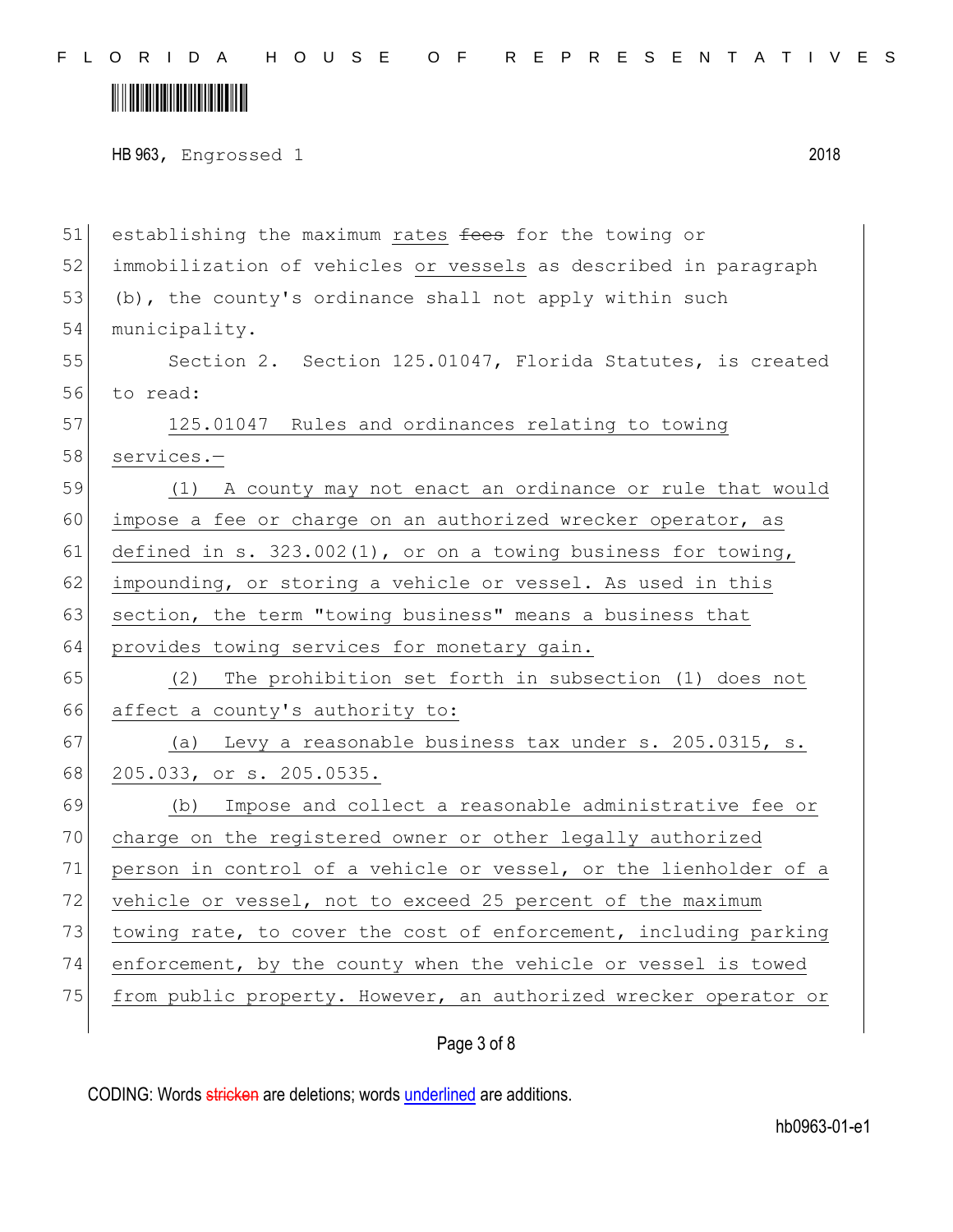F L O R I D A H O U S E O F R E P R E S E N T A T I V E S

## <u> III III III III III III III III II</u>

HB 963, Engrossed 1 2018

76 towing business may impose and collect the administrative fee or 77 charge on behalf of the county and shall remit such fee or 78 charge to the county only after it is collected. 79 (3) Subsection (1) does not apply to a county with an 80 existing towing licensing program as of January 1, 2018. 81 However, such county may not levy a business tax as set forth in 82 paragraph (2) (a) or impose and collect an administrative fee or 83 charge as set forth in paragraph  $(2)$  (b). 84 Section 3. Paragraphs (b) and (c) of subsection (1) of 85 section 166.043, Florida Statutes, are amended to read: 86 166.043 Ordinances and rules imposing price controls; 87 findings required; procedures.-88 (1) 89 (b) The provisions of this section shall not prevent the 90 enactment by local governments of public service rates otherwise 91 authorized by law, including water, sewer, solid waste, public 92 transportation, taxicab, or port rates, rates for towing of 93 vehicles or vessels from or immobilization of vehicles or 94 vessels on private property, or rates for removal and storage of 95 wrecked or disabled vehicles or vessels from an accident scene 96 or the removal and storage of vehicles or vessels in the event 97 the owner or operator is incapacitated, unavailable, leaves the 98 procurement of wrecker service to the law enforcement officer at 99 the scene, or otherwise does not consent to the removal of the 100 vehicle or vessel.

### Page 4 of 8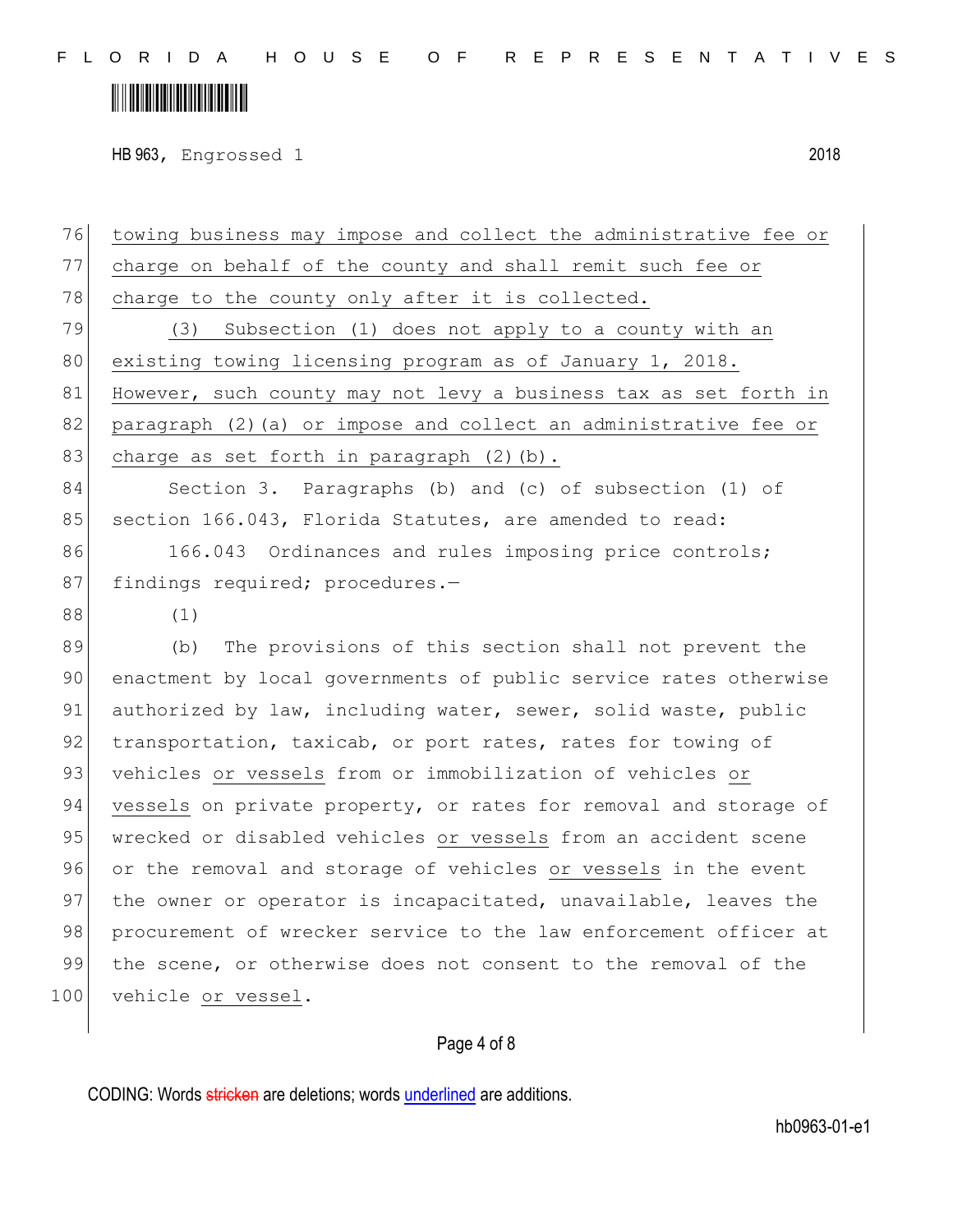HB 963, Engrossed 1 2018

101 (c) Counties must establish maximum rates which may be 102 charged on the towing of vehicles or vessels from or 103 immobilization of vehicles or vessels on private property, 104 removal and storage of wrecked or disabled vehicles or vessels 105 from an accident scene or for the removal and storage of 106 vehicles or vessels, in the event the owner or operator is 107 incapacitated, unavailable, leaves the procurement of wrecker 108 service to the law enforcement officer at the scene, or 109 otherwise does not consent to the removal of the vehicle or 110 vessel. However, if a municipality chooses to enact an ordinance 111 establishing the maximum rates fees for the towing or 112 immobilization of vehicles or vessels as described in paragraph 113 (b), the county's ordinance established under s. 125.0103 shall 114 not apply within such municipality. 115 Section 4. Section 166.04465, Florida Statutes, is created 116 to read: 117 166.04465 Rules and ordinances relating to towing 118 services.-119 (1) A municipality may not enact an ordinance or rule that 120 would impose a fee or charge on an authorized wrecker operator, 121 as defined in s. 323.002(1), or on a towing business for towing, 122 impounding, or storing a vehicle or vessel. As used in this 123 section, the term "towing business" means a business that 124 provides towing services for monetary gain. 125 (2) The prohibition set forth in subsection (1) does not

### Page 5 of 8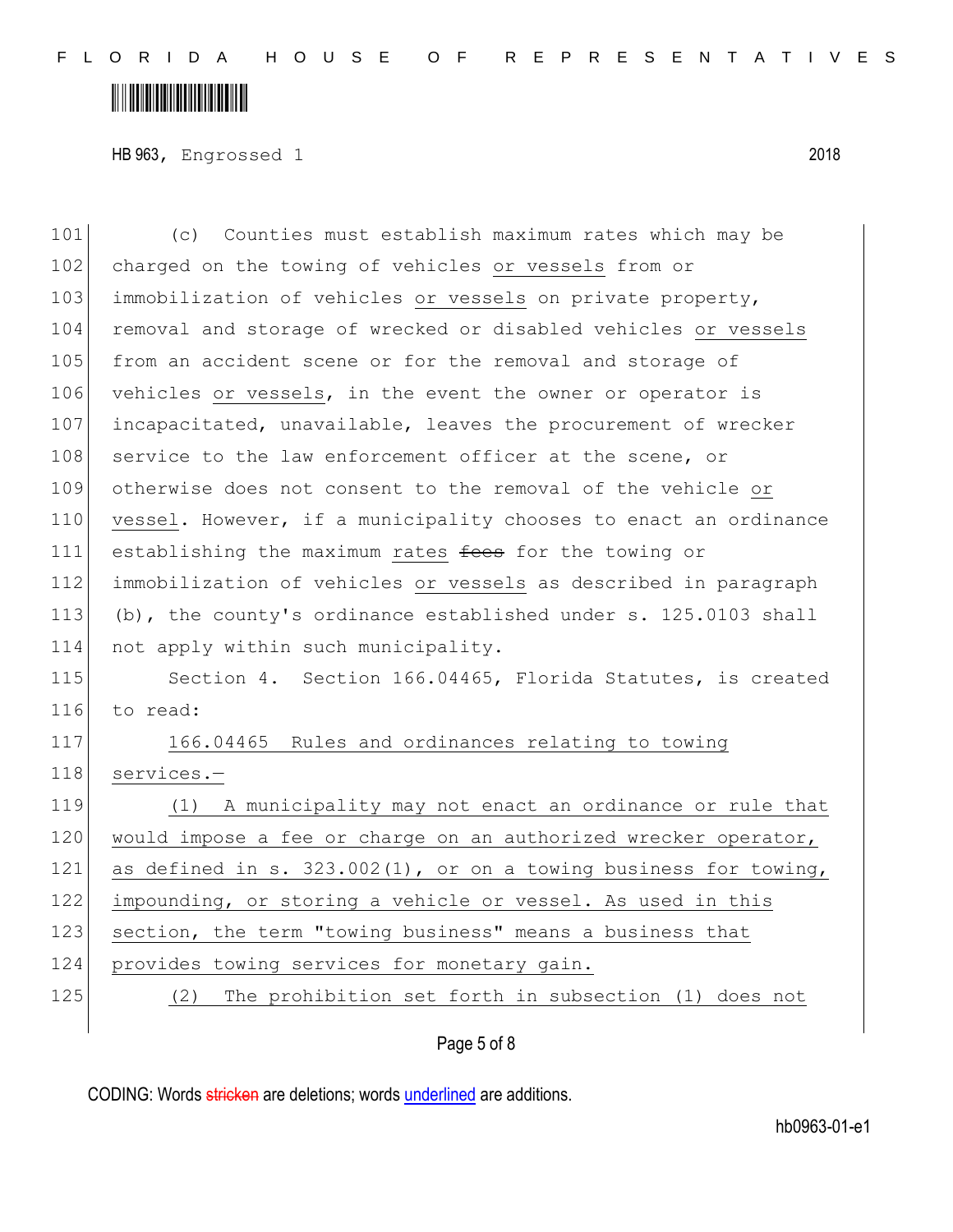# 

HB 963, Engrossed 1 2018

| 126 | affect a municipality's authority to:                            |
|-----|------------------------------------------------------------------|
| 127 | (a) Levy a reasonable business tax under s. 205.0315, s.         |
| 128 | 205.043, or s. 205.0535.                                         |
| 129 | Impose and collect a reasonable administrative fee or<br>(b)     |
| 130 | charge on the registered owner or other legally authorized       |
| 131 | person in control of a vehicle or vessel, or the lienholder of a |
| 132 | vehicle or vessel, not to exceed 25 percent of the maximum       |
| 133 | towing rate, to cover the cost of enforcement, including parking |
| 134 | enforcement, by the municipality when the vehicle or vessel is   |
| 135 | towed from public property. However, an authorized wrecker       |
| 136 | operator or towing business may impose and collect the           |
| 137 | administrative fee or charge on behalf of the municipality and   |
| 138 | shall remit such fee or charge to the municipality only after it |
| 139 | is collected.                                                    |
| 140 | Section 5. Subsection (4) of section 323.002, Florida            |
| 141 | Statutes, is renumbered as subsection (5), and a new subsection  |
| 142 | (4) is added to that section to read:                            |
| 143 | 323.002 County and municipal wrecker operator systems;           |
| 144 | penalties for operation outside of system.-                      |
| 145 | $(4)$ (a) Except as provided in paragraph (b), a county or       |
| 146 | municipality may not adopt or maintain in effect an ordinance or |
| 147 | rule that imposes a charge, cost, expense, fine, fee, or penalty |
| 148 | on a registered owner or other legally authorized person in      |
| 149 | control of a vehicle or vessel, or the lienholder of a vehicle   |
| 150 | or vessel, when the vehicle or vessel is towed by an authorized  |
|     |                                                                  |

Page 6 of 8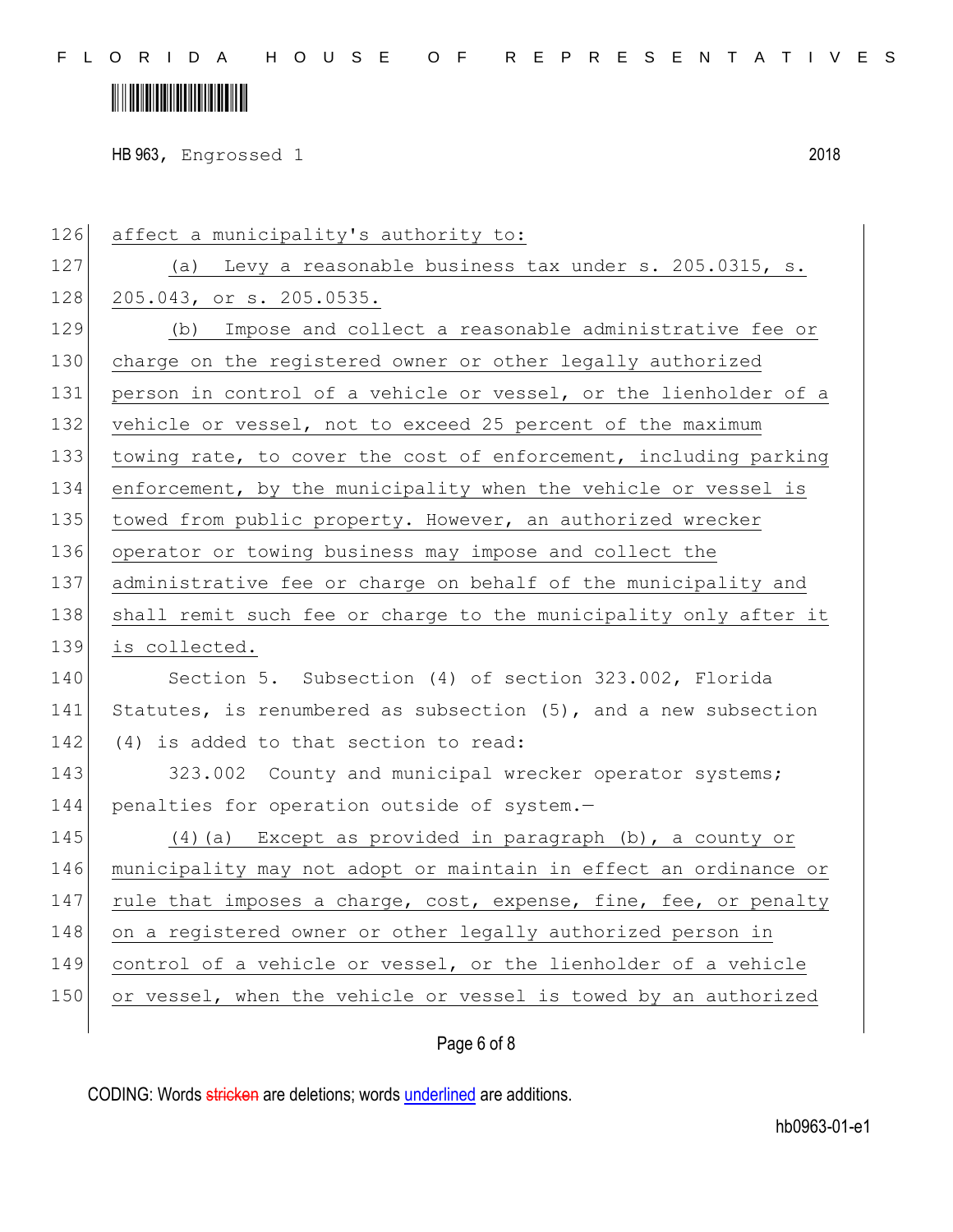HB 963, Engrossed 1 2018

151 | wrecker operator under this chapter. 152 (b) A county or municipality may adopt or maintain an 153 ordinance or rule that imposes a reasonable administrative fee 154 or charge on the registered owner or other legally authorized 155 person in control of a vehicle or vessel, or the lienholder of a 156 vehicle or vessel, that is towed by an authorized wrecker 157 operator, not to exceed 25 percent of the maximum towing rate, 158 to cover the cost of enforcement, including parking enforcement, 159 by the county or municipality when the vehicle or vessel is 160 towed from public property. However, an authorized wrecker 161 operator or towing business may impose and collect the 162 administrative fee or charge on behalf of the county or 163 municipality and shall remit such fee or charge to the county or 164 municipality only after it is collected. 165 Section 6. Subsection (2) of section 713.78, Florida 166 Statutes, is amended to read: 167 713.78 Liens for recovering, towing, or storing vehicles 168 and vessels.-169 (2) Whenever a person regularly engaged in the business of 170 transporting vehicles or vessels by wrecker, tow truck, or car 171 carrier recovers, removes, or stores a vehicle or vessel upon 172 instructions from: 173 (a) The owner thereof; 174 (b) The owner or lessor, or a person authorized by the 175 owner or lessor, of property on which such vehicle or vessel is

#### Page 7 of 8